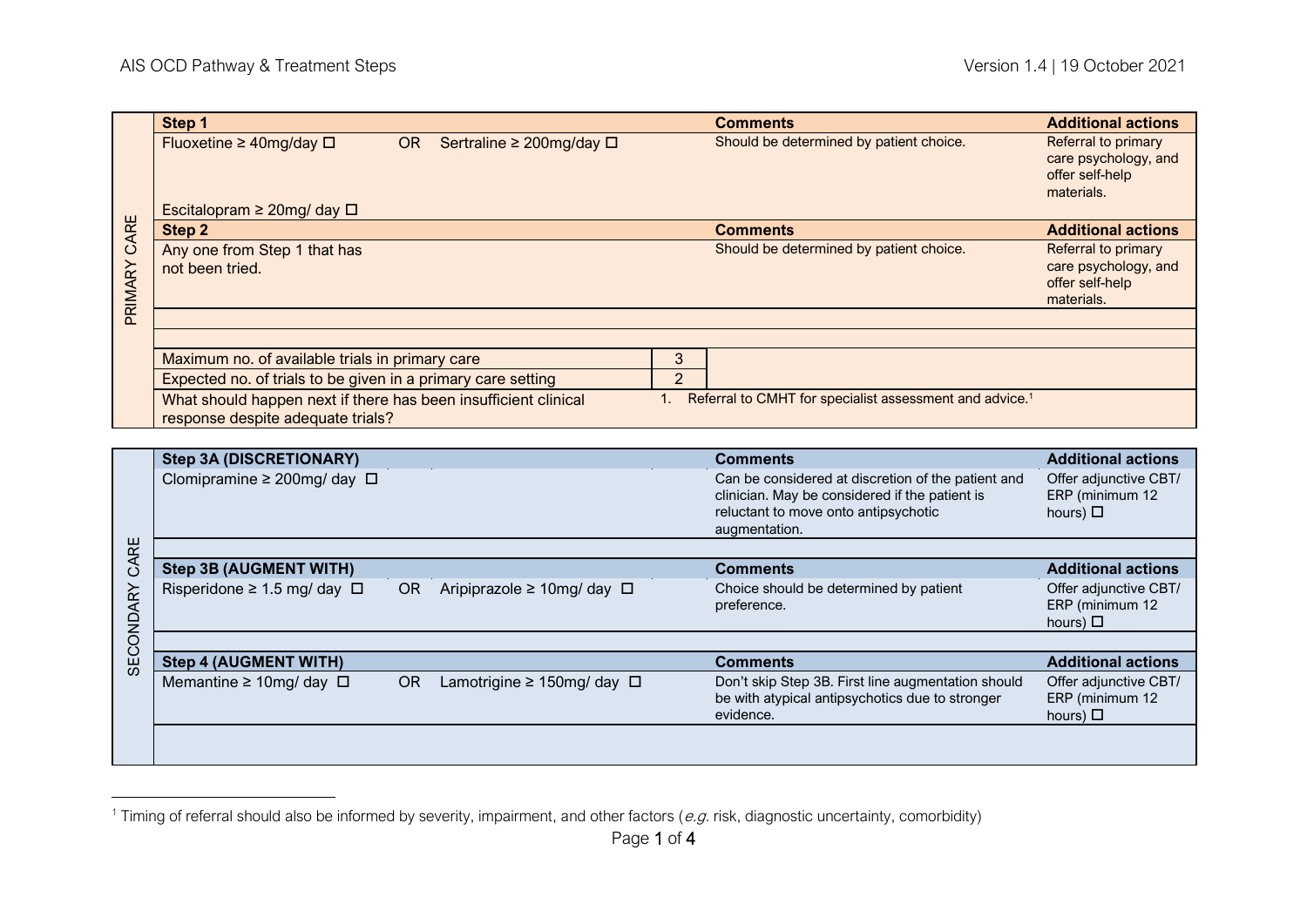|                     | Step 5                                                                                                                                                                                   |                                                                                     | <b>Comments</b>                                                                        | <b>Additional actions</b> |  |  |  |  |  |
|---------------------|------------------------------------------------------------------------------------------------------------------------------------------------------------------------------------------|-------------------------------------------------------------------------------------|----------------------------------------------------------------------------------------|---------------------------|--|--|--|--|--|
|                     | Any one of steps 3 or 4 that have not been tried. For example, poor<br>tolerability of one or more antipsychotics might prompt a trial of a<br>different drug.                           |                                                                                     | Offer adjunctive CBT/<br>ERP (minimum 12<br>hours) $\Box$                              |                           |  |  |  |  |  |
|                     |                                                                                                                                                                                          |                                                                                     |                                                                                        |                           |  |  |  |  |  |
|                     | Maximum no. of available trials in secondary care                                                                                                                                        | 5                                                                                   | Includes a trial of CBT/ ERP for OCD.                                                  |                           |  |  |  |  |  |
|                     | Expected no. of trials to be given in a secondary care setting                                                                                                                           | $\overline{2}$                                                                      |                                                                                        |                           |  |  |  |  |  |
|                     | Running total no. of trials to have been completed (including primary<br>care):                                                                                                          | 4                                                                                   |                                                                                        |                           |  |  |  |  |  |
|                     | What should happen next if there has been insufficient clinical<br>response despite adequate trials?                                                                                     | Referral to specialist OCD service for review and possible treatment.               |                                                                                        |                           |  |  |  |  |  |
|                     |                                                                                                                                                                                          |                                                                                     |                                                                                        |                           |  |  |  |  |  |
|                     | Steps 6-7                                                                                                                                                                                |                                                                                     | <b>Comments</b>                                                                        | <b>Additional actions</b> |  |  |  |  |  |
| CARE                | Any of:<br>Inference-Based Therapy (IBT) □<br>Inpatient/ Intensive Exposure and Response Prevention (ERP) $\Box$<br>Plus any untried treatments listed above (depending on applicability |                                                                                     | ERP has stronger evidence base.<br>Should be based on tolerability of previous agents, |                           |  |  |  |  |  |
|                     | and patient choice)                                                                                                                                                                      | patient preference, and timing of other<br>interventions (e.g. inpatient treatment) |                                                                                        |                           |  |  |  |  |  |
|                     |                                                                                                                                                                                          |                                                                                     |                                                                                        |                           |  |  |  |  |  |
| SPECIALIST/TERTIARY | Maximum no. of available trials in specialist/ tertiary care                                                                                                                             | 3<br>$\overline{2}$                                                                 |                                                                                        |                           |  |  |  |  |  |
|                     | Expected no. of trials to be given in a specialist service setting                                                                                                                       |                                                                                     | Including at least one trial of intensive<br>treatment                                 |                           |  |  |  |  |  |
|                     | Running total no. of trials to have been completed (including primary<br>and secondary care):                                                                                            | $6 - 8$                                                                             |                                                                                        |                           |  |  |  |  |  |
|                     |                                                                                                                                                                                          |                                                                                     |                                                                                        |                           |  |  |  |  |  |
|                     | Step 8                                                                                                                                                                                   | <b>Comments</b>                                                                     | <b>Additional actions</b>                                                              |                           |  |  |  |  |  |
|                     | Ablative neurosurgery                                                                                                                                                                    | For suitable patients only.                                                         |                                                                                        |                           |  |  |  |  |  |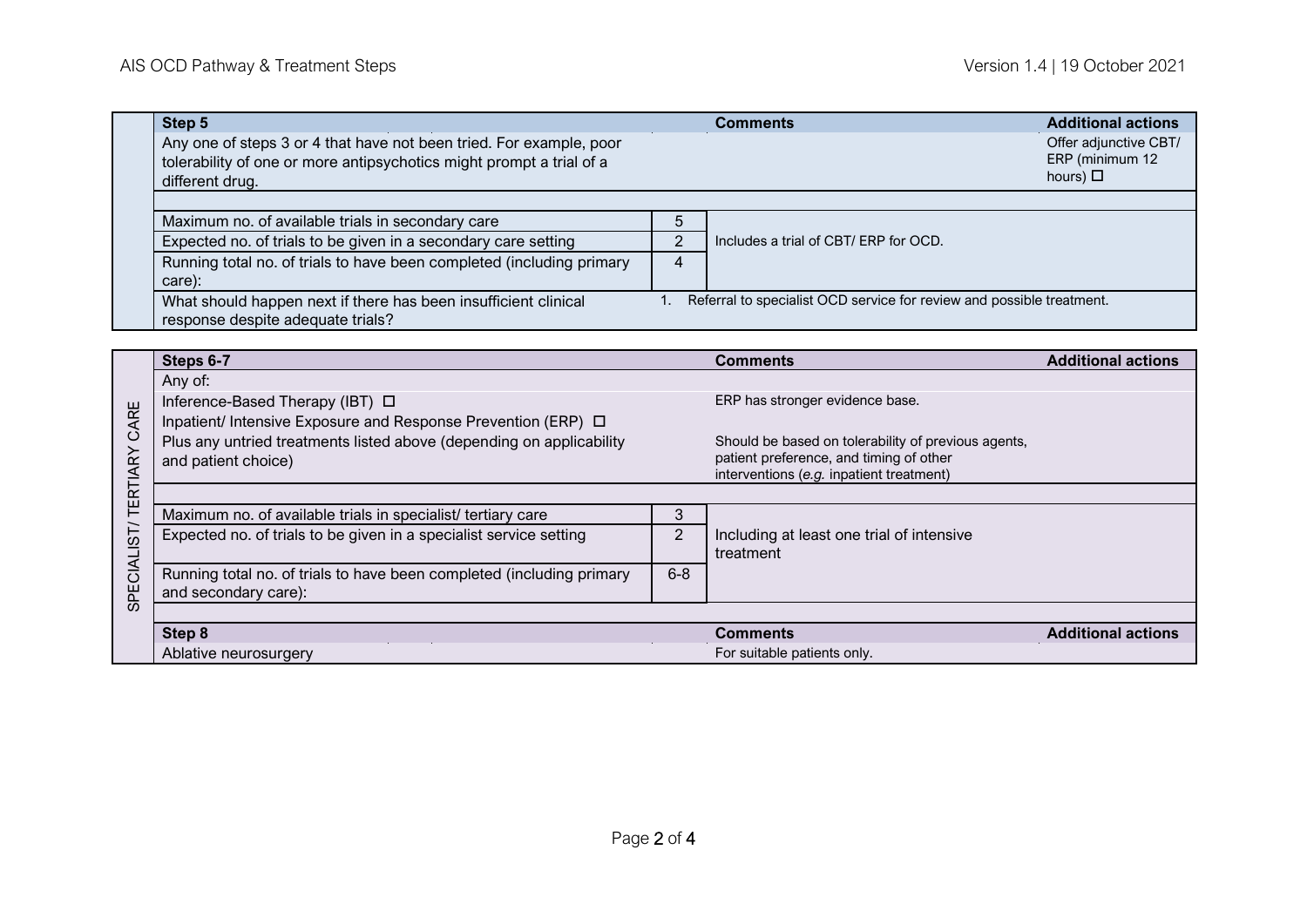## **Appendix 1: Guidance for use of all medications**

- Durations of treatment trials for OCD are longer than for other conditions. Typically, a trial of at least 10-12 weeks at maximum or maximum-tolerated dose is necessary to determine if a drug is likely to be beneficial. The total duration for a drug is likely to be longer than this, when allowing for dose titration.
- It is preferable to have a longer trial at a dose that is tolerated than a shorter trial at a poorly-tolerated dose. For example, 10 weeks of Risperidone 1mg is better than a two week trial of Risperidone 4mg.
- When initiating and/ or switching medications, patients usually need to be reviewed more frequently. Often, simply delaying the next dose increase can significantly improve tolerability and increase the patient's trust in the treatment approach.

## **Appendix 2: Guidance for use of all antidepressants**

- Target doses for antidepressants in OCD are higher than target doses for depression. 'Typical' treatment doses for most SSRIs are inadequate for OCD.
- There is little compelling evidence to suggest that one medication is better than others. The goal is to find treatments that are tolerated, and which can be taken for long enough to assess benefit.
- Most serotonergic antidepressants can be cross-titrated and this is often preferable to minimise the risk of withdrawal/ discontinuation symptoms. Also, many patients find that even though their OCD symptoms might not respond to a drug, they will often get worse when you reduce the dose.

## **Appendix 3: Guidance for use of augmentation strategies**

- The best evidence is for antipsychotic augmentation of serotonergic antidepressants. However, typical doses for OCD are lower than those used to treat schizophrenia and bipolar disorder. The principle of 'start low, go slow' is usually correct.
- The choice of antipsychotic should be influenced by patient preference, but informed by the expectation that if the first choice doesn't work (or isn't tolerated), the next step would be to try the second choice.
- Whilst there may be a preference to try treatments with apparent better tolerability (e.g. Memantine), the evidence base supports antipsychotic augmentation as the first-line augmentation approach.

## **Appendix 4: Guidance for optimal delivery of psychological therapy**

- For patients with moderate to severe OCD, patients should be given a choice between medication and psychological/ behavioural therapy. Where symptoms are more severe and/ or chronic, it is likely that a combined approach will be required in order to achieve symptomatic improvement.
- It is often difficult for patients to be able to access high quality CBT/ ERP in most community mental health teams. The thresholds described reflect a pragmatic balance